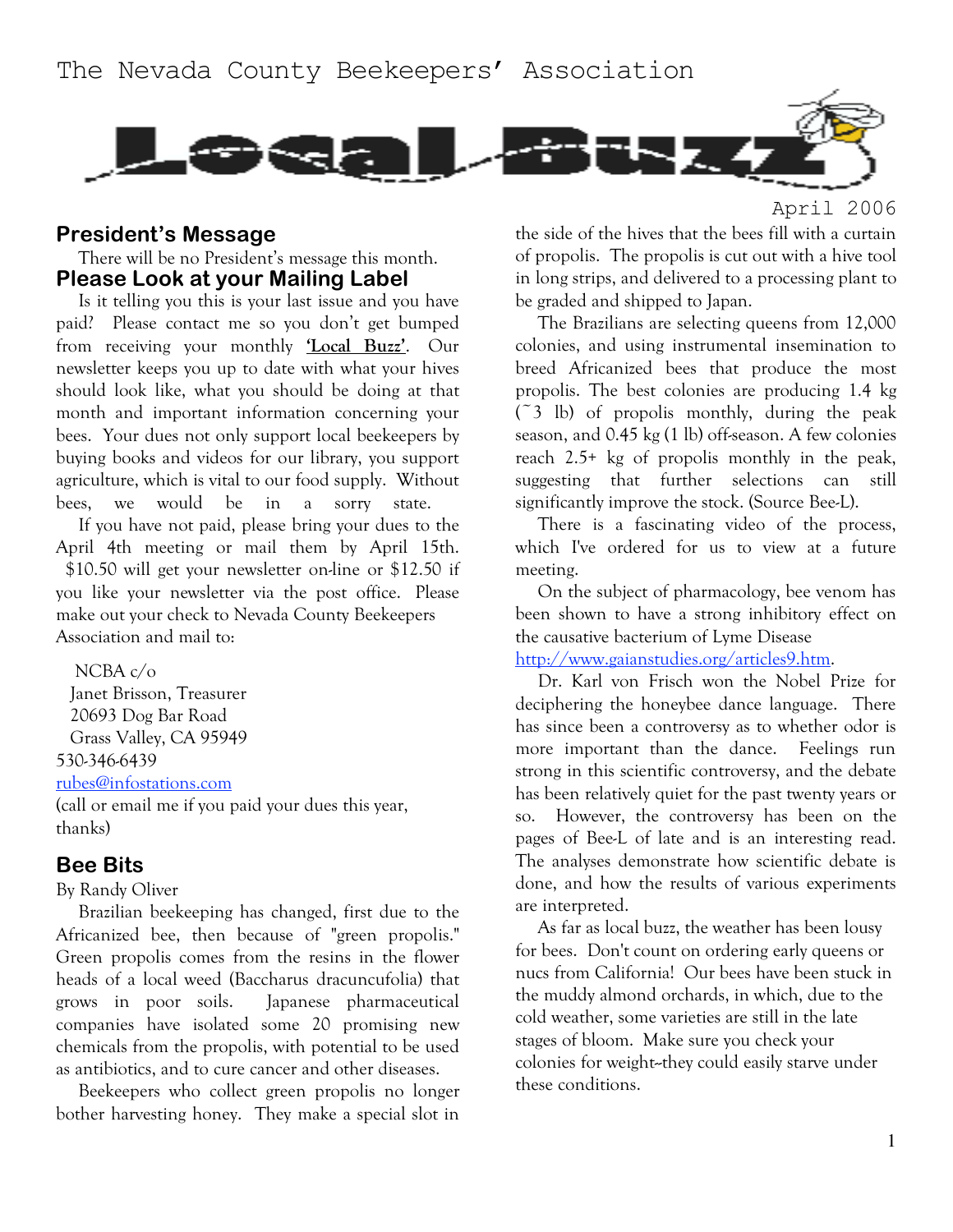This is a very experimental spring at Golden West Apiaries (that's Stephanie and me). We're developing a new varroa mite trap for patent and sale. We're converting our operation to screened bottom boards at great expense. We're changing our brood chambers, management, honey and nuc production, colony migration, feeding, and especially mite control! We've looked at our beekeeping operation from the bottom up, and are making changes to make it more foolproof, less stressful, less hard work and driving, more organic, and more profitable. How's that for a plateful?

We saw the results of our first experiment yesterday. We had installed about 250 specially constructed frames for trapping mites in drone brood. Yesterday, we removed, cut out the drone brood, and replaced about 100 of them. It only took about 15 seconds per colony-this was far easier than we expected! (It's not often that we get that sort of pleasant surprise). The mite level in our colonies appeared to be far less than last year's (we'll do further checking when they return from almonds). My guess is that it was from our midwinter oxalic acid dribble.

In case you hadn't noticed, Varroa has finally pissed me off! I'm making life miserable for them in my colonies. We're ordering three new instrumentally inseminated breeder queens, and setting up special mating yards in which we can partially control the mating of our virgin queens. In addition, we're going to screened bottoms, using oxalic acid and powdered sugar, drone brood trapping, and have a case of thymol as a last resort! Note that we're not using any synthetic miticides any more.

We hope all your colonies survive the late winter storms, so that you can take advantage of the bloom to follow with all the soil moisture.

Remember, we're looking for a few mite-infested colonies for testing our new mite trap--please call me if you have any.

#### **March Minutes**

President Shane Mathias welcomed a dozen guests and beekeeping class signups.

Finance Janet Brisson: February Balance \$2189.20; Income 233.50; Expenses 304.80; New Balance \$2117.90

Program: Randy and Stephanie's class starts Mar 13. \$40 per family, repeats \$20, 4H students free; meets 6:30 at the Imaginarium.

Varroa Mites: Pollination beekeepers, contractors and almond growers were at odds this year, out of state suppliers lost out and felt cheated; next year there may be a shortage. Apigard (thymol) is approved. Apply before or after honey flow.

Foundation frames for raising drones in a hive will attract mites to drone cells, which are removed and deep frozen to kill drones and mites.

Replaced in hive will be cleaned out ready for more drones.

Randy explained his MITRAP varroa trap, a wire cage two frames wide, in which queen is trapped with two drone cell frames, where she can't lay worker eggs. After two weeks, mites are in drone cells; worker brood has hatched and is too old for mites to enter. Queen returned to regular frames to start more brood and can make up two weeks egg laying rapidly.

~Jack Meeks, Secretary

### **Study Shows Consumers Confused about Sweetener Safety**

A recent study by Shape Up America! found that Americans are still confused about the safety of the most commonly available sugar substitutes. The study showed that many consumers harbored unfounded concerns about safety and false perceptions about which high intensity sweeteners carry warning labels. In addition, the survey recorded a strongly held belief that there is a natural sugar substitute, when in fact all are derived through chemical processes.

http://www.foodnavigator-usa.com

# **Doubts Cast over Value of Low-Calorie Sweeteners**

A study conducted at the University of Wales questions the role of artificial sweeteners in weight loss. Professor David Benton of the University of Wales, Swansea, conducted a review of the scientific evidence looking at the effect of artificial sweeteners in weight control and energy intake. Publishing his findings in Nutrition Research Reviews, Benton concluded there appears to be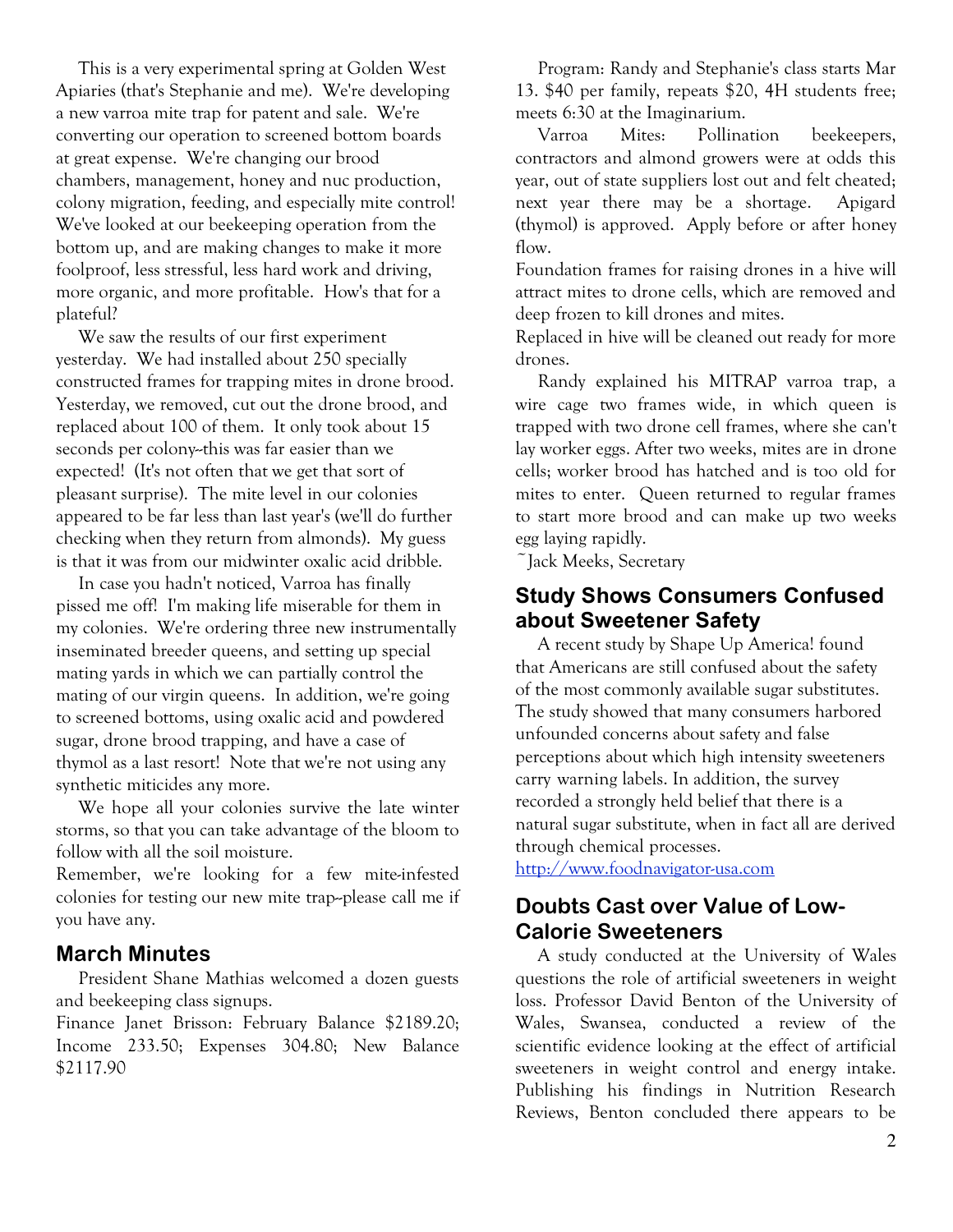little long-term benefit for people of normal body weight.

Low-calorie sweeteners have been championed as a possible tool to fight obesity but as Benton points out, little is known about the long-term impact of artificial sweetener consumption on energy intake and body weight. Although it would make sense that replacing sugar with artificial low calorie sweeteners would help achieve weight loss, Benton says that the science is not as straight forward as it may seem. He argues that the body is capable of sensing and adapting to a reduced energy intake, and as a result people may compensate for this by eating more later.

http://www.foodnavigator-

usa.com/news/ng.asp?n=65958&m=1FNU222&c=gix ecytqxkbziyd

# **Rough Weather Hits Almond Crop, Damage Unknown**

Temperatures dipped as low as 22 degrees in parts of California's Central Valley in mid-February, followed by a brief warming trend and then intense rain and wind, all of which is causing almond growers cause for concern. With many of the state's almond orchards in bloom, the wind in particular is an issue for blossoms as winds can knock blossoms from the trees, which can discourage bees from pollinating crops.

"It will be two or three weeks before we can see the damage," said Richard Price, Butte County Agricultural Commissioner. "However, we're not hearing a lot of concern about adequate pollination. There have been some good warm days between the cold and the warm. The problem is the bloom has been scattered over a longer period of time, which makes it hard to judge the effectiveness of pollination across the growing region."

Evaluating damage and pollination is important in Butte County, which has about 40,000 acres of almonds with a value of \$108 million, representing about a third of the county's total agricultural production

http://www.cfbf.com

## Sacramento Beekeeping Supplies

- Complete line of all beekeeping supplies
- Candle making supplies (molds, wicks, dyes, scents)
- Glycerin soap making supplies (soap base, molds, scents, and dyes)
- Honeycomb sheets for rolling candles (50 colors and in smooth)
- Beeswax and paraffin, special container candle wax
- Gifts, books, ready made candles 2110 X Street, Sacramento, CA 95818 **(916) 451 – 2337** fax (916) 451 – 7008 email:sacbeek@cwnet.com Open Tuesday through Saturday 9:30 – 5:30 MAIL ORDERS RECEIVE QUICK SERVICE

# **Cottage Cosmetics**

A how to guide for making fine olive oil soap and all natural personal care products using beeswax by local author and herbalist, Linnie McNaughton. Detailed instructions included. To order send check for \$15 to GREEN BLESSINGS (Cost of book is \$12, plus shipping and tax) GREEN BLESSINGS 21055 Dog Bar Rd., Grass Valley 95949 or call (530) 906-0831 or e-mail at

greenblessings@infostations.com.



**Faste Your Honey Honey Shop and Tasting Bar**